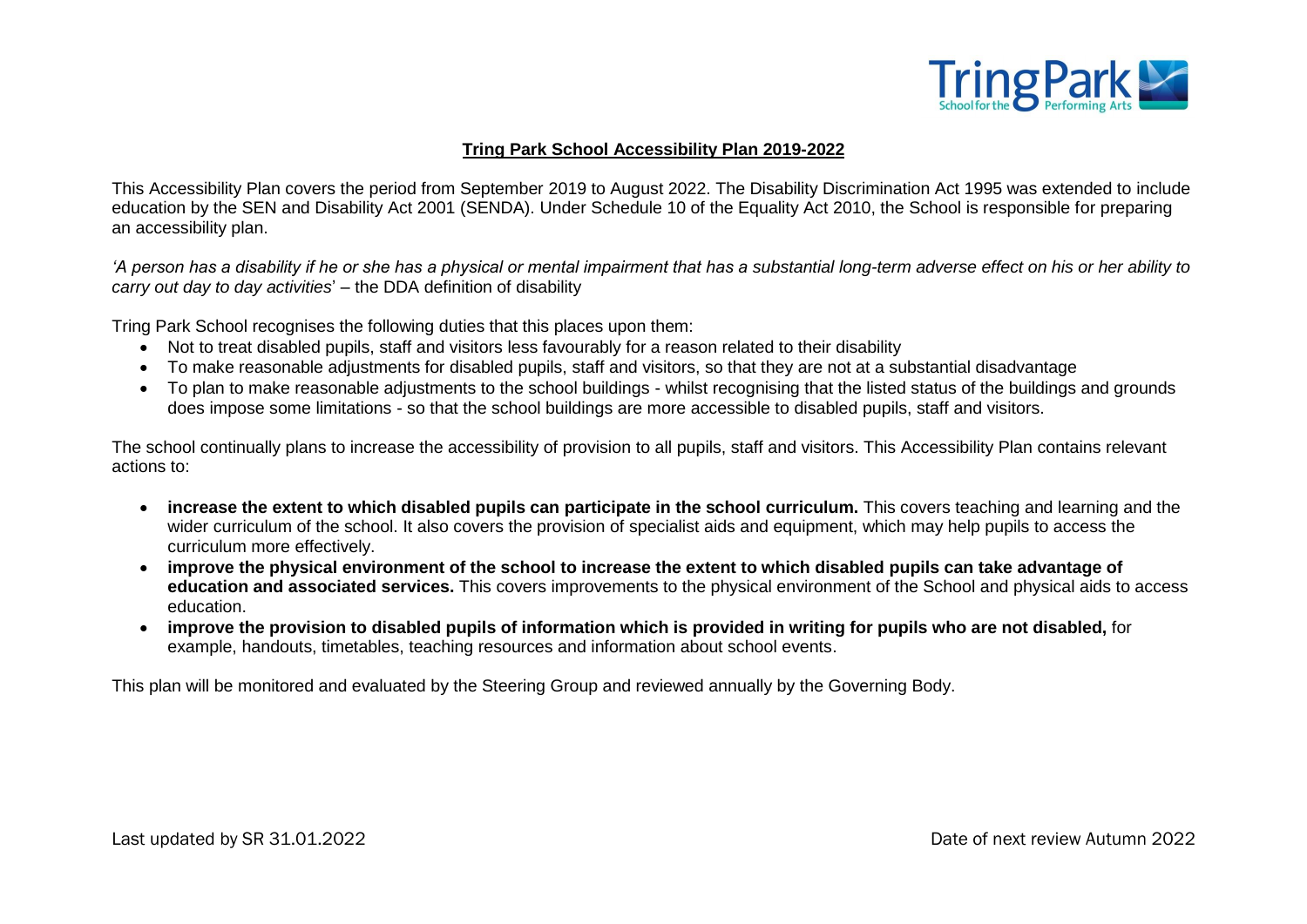

## **IMPROVING CURRICULUM ACCESS**

| <b>AIM</b>                                                                                                   | <b>ACTION</b>                                                                                                                                                      | <b>OUTCOME</b>                                                                            | <b>TIMESCALE</b>                                                                                                                                                                                     |
|--------------------------------------------------------------------------------------------------------------|--------------------------------------------------------------------------------------------------------------------------------------------------------------------|-------------------------------------------------------------------------------------------|------------------------------------------------------------------------------------------------------------------------------------------------------------------------------------------------------|
| To ensure pupils with SEND<br>make good or better progress                                                   | Early identification of need<br>$\bullet$<br>through effective use of<br>baseline data and appropriate<br>assessments                                              | Pupils achieving good or better<br>progress                                               | Prior to admission wherever<br>possible. During COVID-19,<br>academic auditions have not<br>taken place; therefore, early<br>identification of need will be<br>delayed until the autumn term<br>2021 |
|                                                                                                              | Identification and<br>$\bullet$<br>implementation of appropriate<br>personalised intervention<br>timetables                                                        |                                                                                           | During the term                                                                                                                                                                                      |
|                                                                                                              | Effective use of data and<br>$\bullet$<br>outcome of monitoring to<br>track impact of interventions<br>through the process of<br>assess, track, plan and<br>review |                                                                                           | Half termly                                                                                                                                                                                          |
|                                                                                                              | Progress tracked through<br>$\bullet$<br>Steering and reported<br>annually to Education sub-<br>committee                                                          |                                                                                           | Annual post-exam analysis<br>and reporting                                                                                                                                                           |
| Improve the knowledge and skills<br>of teaching, pastoral and support<br>staff in providing for the needs of | Audit the additional needs of<br>pupils                                                                                                                            | Staff become more secure in<br>their understanding of pupil<br>needs, leading to improved | Prior to admission wherever<br>$\bullet$<br>possible (as above)                                                                                                                                      |
| pupils with SEND                                                                                             | Skills audit and staff training<br>$\bullet$<br>needs identified                                                                                                   | provision and better access to                                                            | September 2021                                                                                                                                                                                       |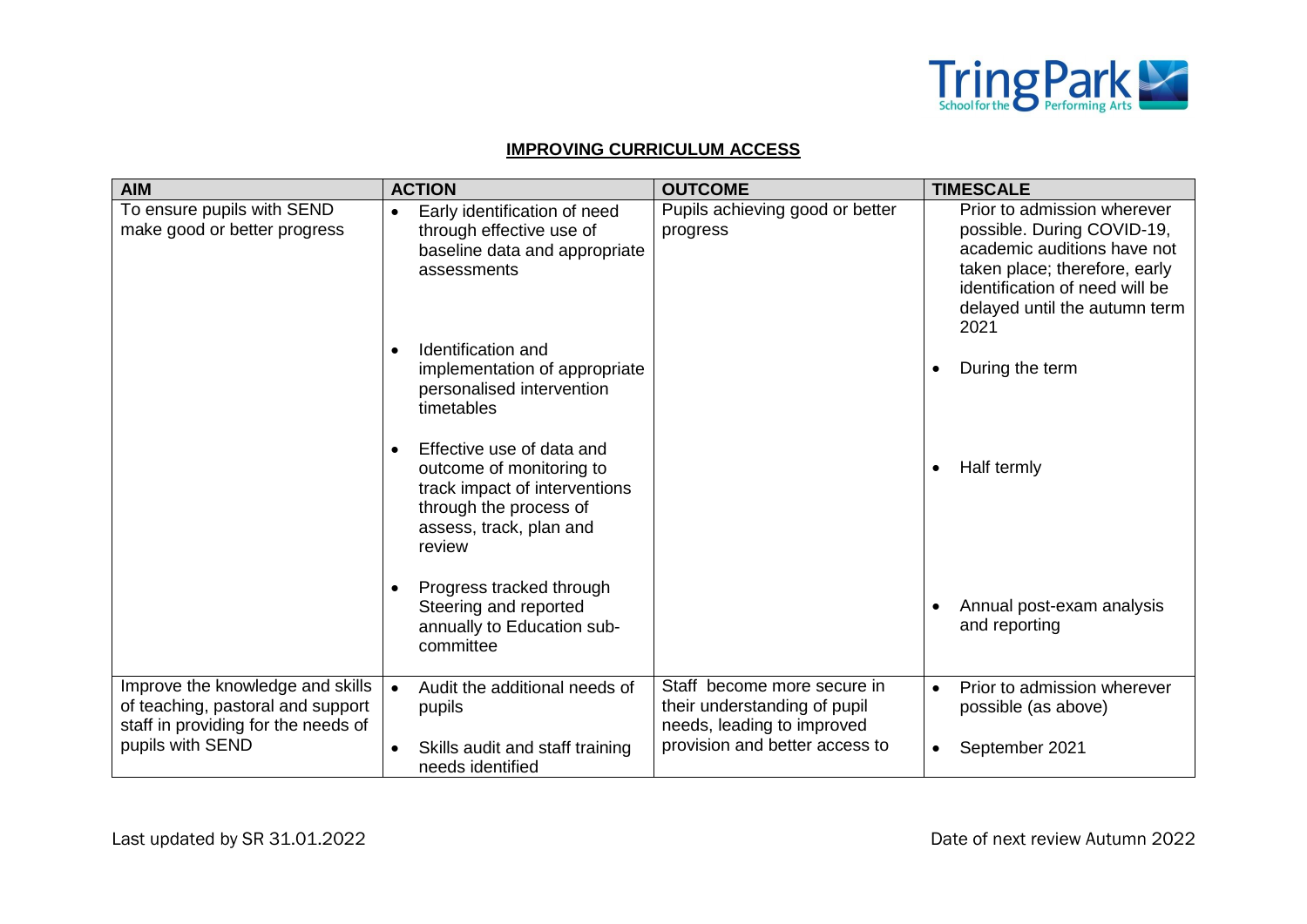

|                                                                                                                                       |                                                                                                                                                                                                                                                        | the curriculum for pupils with<br><b>SEND</b>                                                                                |                                                                   |
|---------------------------------------------------------------------------------------------------------------------------------------|--------------------------------------------------------------------------------------------------------------------------------------------------------------------------------------------------------------------------------------------------------|------------------------------------------------------------------------------------------------------------------------------|-------------------------------------------------------------------|
| To ensure all classrooms are<br>optimally organised and<br>equipped to promote the<br>participation and independence<br>of all pupils | Review and implement a<br>$\bullet$<br>preferred layout of furniture<br>and equipment to support the<br>learning process in individual<br>classrooms taking into<br>account individual needs<br>Purchase specialist<br>$\bullet$<br>equipment required | The layout and access to<br>learning and teaching<br>classrooms are more supportive<br>towards SEND pupils.                  | As needs are identified -<br>extend use of supportive<br>software |
| To ensure all trips and extra-<br>curricular activities are inclusive                                                                 | Review all plans for trips and<br>$\bullet$<br>extra-curricular activities to<br>ensure accessible to all                                                                                                                                              | All trips and activities are<br>organised in advance and fully<br>approved by the Senior<br>Leadership Team.                 | As annual programme is<br>agreed                                  |
|                                                                                                                                       | Make appropriate adaptations<br>$\bullet$<br>where necessary to ensure<br>trips and extra-curricular<br>activities are inclusive                                                                                                                       | Ensuring that where appropriate<br>reasonable adjustments have<br>been made enabling pupils to<br>participate in the trip(s) | As part of trip planning                                          |
|                                                                                                                                       | Individual risk assessments<br>$\bullet$<br>completed and appropriate<br>staff allocated to ensure they<br>are inclusive                                                                                                                               | Appropriate risk assessments in<br>place and audited through H&S<br>committee                                                | Standing item on committee<br>agenda                              |
| To identify and share, where<br>appropriate, the medical needs of<br>pupils including wellbeing and                                   | Identified medical needs on<br>$\bullet$<br>admission                                                                                                                                                                                                  | Effective support put in place for<br>pupils through a greater<br>understanding of need                                      | Prior to admission wherever<br>possible                           |
| mental health and provide                                                                                                             | Audit medical needs and<br>$\bullet$<br>health care plans each term                                                                                                                                                                                    |                                                                                                                              | Start of each term                                                |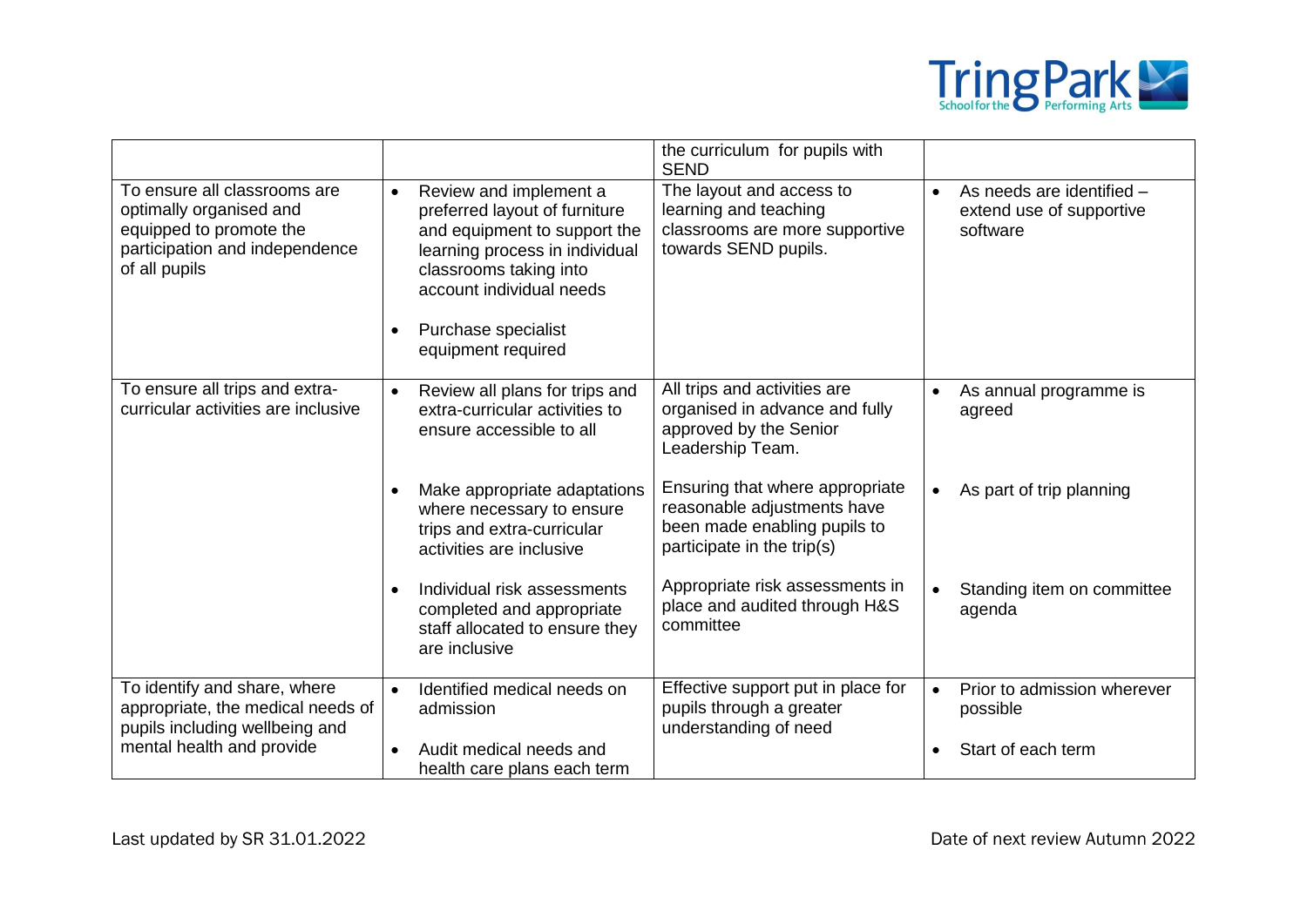

| specialist training where<br>necessary                             | Provide training for staff in<br>$\bullet$<br>understanding of identified<br>conditions.                                                                                                  |                                                                                                                                          | As needed                             |
|--------------------------------------------------------------------|-------------------------------------------------------------------------------------------------------------------------------------------------------------------------------------------|------------------------------------------------------------------------------------------------------------------------------------------|---------------------------------------|
|                                                                    | Provide training for specified<br>$\bullet$<br>staff in the administration of<br>specific medicines, for<br>example, asthma, epi-pens,<br>ADHD medication, wellbeing<br>and mental health |                                                                                                                                          | Annual training in all staff<br>inset |
| To use external services<br>to support pupils with a<br>disability | Access external services for<br>$\bullet$<br>advice and support and then<br>to provide ongoing advice<br>and support as required                                                          | The environment is appropriate,<br>and staff are well prepared to<br>meet the needs of a pupil with a<br>disability.                     | Ongoing links established             |
|                                                                    |                                                                                                                                                                                           | Staff develop a greater<br>understanding of disability issues<br>through targeted CPD and links<br>with appropriate external<br>agencies |                                       |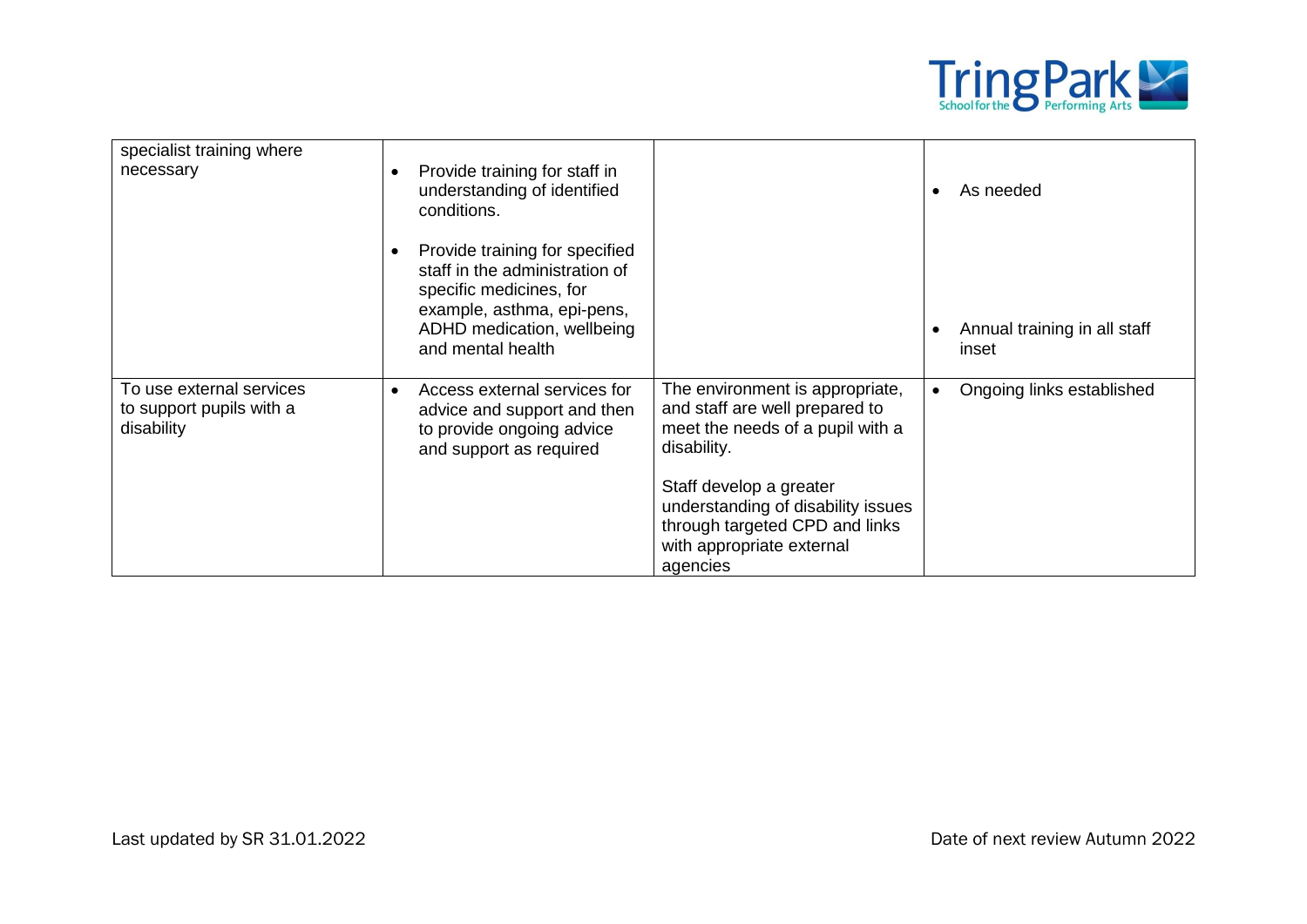

## **IMPROVING PHYSICAL ACCESS**

| <b>AIM</b>                                                                                                              | <b>ACTION</b>                                                                                                       | <b>OUTCOMES</b>                                                                                | <b>TIMESCALE</b>                                                    |
|-------------------------------------------------------------------------------------------------------------------------|---------------------------------------------------------------------------------------------------------------------|------------------------------------------------------------------------------------------------|---------------------------------------------------------------------|
| Improve signage to indicate<br>access routes around school                                                              | Provide access plan of<br>$\bullet$<br>building in reception area for<br>visitors to school                         | Signs indicate disabled parking<br>bays, lifts and wheelchair friendly<br>routes around school | September 2021                                                      |
| Maintain safe access for SEND<br>pupils and visitors with<br>disabilities                                               | Regular monitoring of all<br>$\bullet$<br>access routes and address<br>any obstructions / non-<br>compliant matters | Routes around the site to be<br>maintained in a safe and<br>accessible state                   | Termly monitoring<br>$\bullet$                                      |
|                                                                                                                         | To renew on a regular basis<br>$\bullet$<br>any floor markings to aid<br>visual impairment                          |                                                                                                | Termly monitoring with both<br>planned and immediate<br>maintenance |
| Capital development and annual<br>R&M plans to take into account<br>the needs of disabled pupils,<br>staff and visitors | All plans and developments<br>to ensure that SEND<br>compliance is met.                                             | The site overall makes an<br>ongoing move towards disability<br>compliance as appropriate      | Ongoing in terms of new<br>capital developments                     |
|                                                                                                                         | Review of annual R&M plan                                                                                           | The needs of pupils, staff and<br>visitors taken into account when                             | Termly review / update of<br>R&M plan and works                     |
|                                                                                                                         | Identify appropriate funding<br>requirements                                                                        | planning and undertaking future<br>improvements and<br>refurbishments                          |                                                                     |